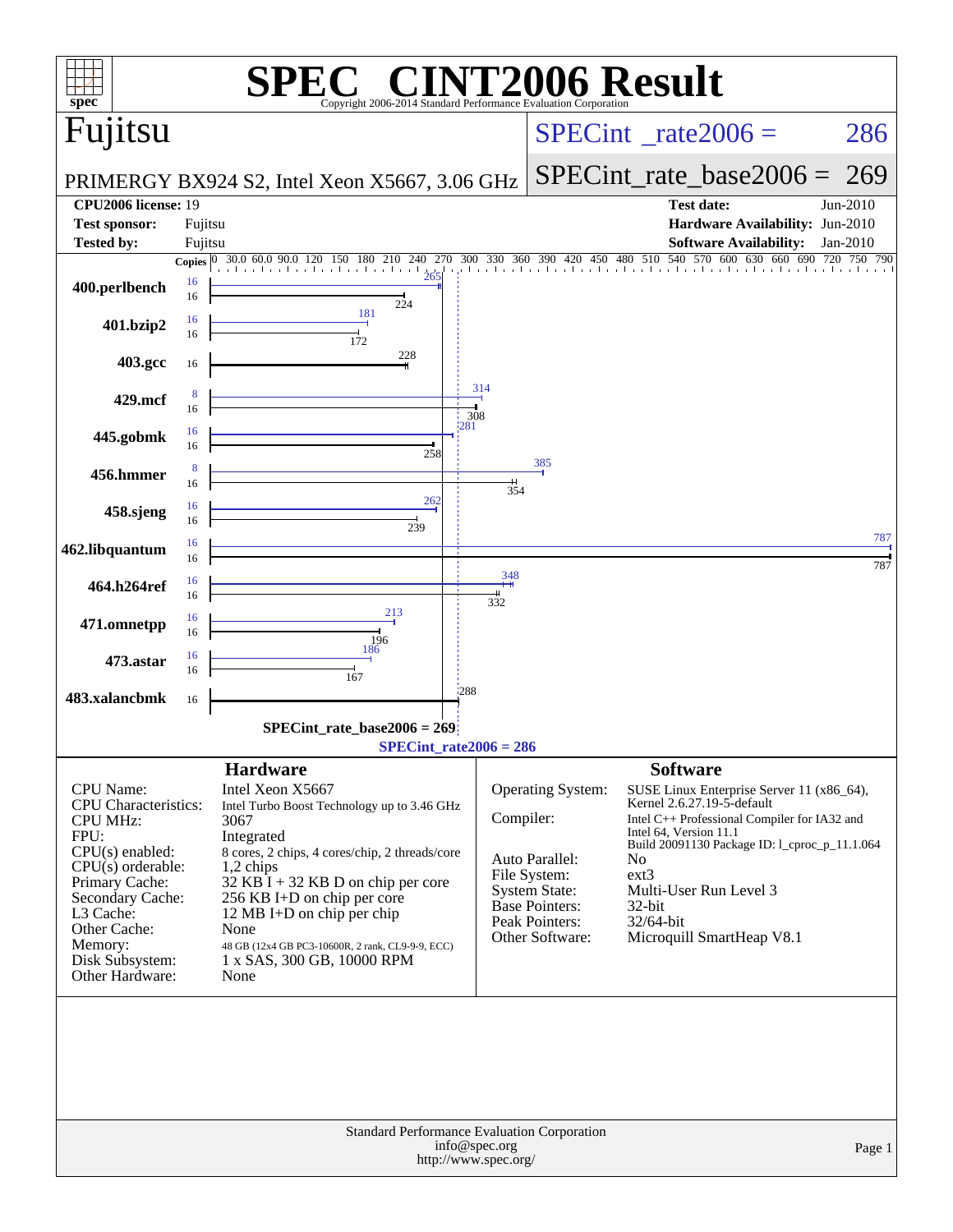

# **[SPEC CINT2006 Result](http://www.spec.org/auto/cpu2006/Docs/result-fields.html#SPECCINT2006Result)**

# Fujitsu

## SPECint rate $2006 = 286$

PRIMERGY BX924 S2, Intel Xeon X5667, 3.06 GHz

[SPECint\\_rate\\_base2006 =](http://www.spec.org/auto/cpu2006/Docs/result-fields.html#SPECintratebase2006) 269 **[CPU2006 license:](http://www.spec.org/auto/cpu2006/Docs/result-fields.html#CPU2006license)** 19 **[Test date:](http://www.spec.org/auto/cpu2006/Docs/result-fields.html#Testdate)** Jun-2010

**[Test sponsor:](http://www.spec.org/auto/cpu2006/Docs/result-fields.html#Testsponsor)** Fujitsu **[Hardware Availability:](http://www.spec.org/auto/cpu2006/Docs/result-fields.html#HardwareAvailability)** Jun-2010 **[Tested by:](http://www.spec.org/auto/cpu2006/Docs/result-fields.html#Testedby)** Fujitsu **[Software Availability:](http://www.spec.org/auto/cpu2006/Docs/result-fields.html#SoftwareAvailability)** Jan-2010

#### **[Results Table](http://www.spec.org/auto/cpu2006/Docs/result-fields.html#ResultsTable)**

|                                                                                                          | <b>Base</b>   |                |       |                |            | <b>Peak</b>    |                  |               |                |              |                |              |                |              |
|----------------------------------------------------------------------------------------------------------|---------------|----------------|-------|----------------|------------|----------------|------------------|---------------|----------------|--------------|----------------|--------------|----------------|--------------|
| <b>Benchmark</b>                                                                                         | <b>Copies</b> | <b>Seconds</b> | Ratio | <b>Seconds</b> | Ratio      | <b>Seconds</b> | Ratio            | <b>Copies</b> | <b>Seconds</b> | <b>Ratio</b> | <b>Seconds</b> | <b>Ratio</b> | <b>Seconds</b> | <b>Ratio</b> |
| 400.perlbench                                                                                            | 16            | 698            | 224   | 696            | 225        | 697            | 224              | 16            | 592            | 264          | 591            | 265          | 587            | 266          |
| 401.bzip2                                                                                                | 16            | 898            | 172   | 900            | 172        | 900            | 172              | 16            | 851            | 181          | 851            | 181          | 850            | 182          |
| $403.\text{gcc}$                                                                                         | 16            | 565            | 228   | 563            | 229        | 570            | 226              | 16            | 565            | 228          | 563            | 229          | 570            | 226          |
| $429$ .mcf                                                                                               | 16            | 477            | 306   | 474            | 308        | 473            | 309              |               | 232            | 314          | 233            | 314          | 232            | 314          |
| $445$ .gobm $k$                                                                                          | 16            | 653            | 257   | 647            | 259        | 650            | 258              | 16            | 600            | 280          | 597            | 281          | 597            | 281          |
| 456.hmmer                                                                                                | 16            | 428            | 349   | 421            | 354        | 422            | 354              |               | 194            | 386          | 194            | 384          | 194            | 385          |
| $458$ .sjeng                                                                                             | 16            | 811            | 239   | 811            | 239        | 811            | 239              | 16            | 740            | 262          | 740            | 262          | 741            | 261          |
| 462.libquantum                                                                                           | 16            | 422            | 786   | 421            | 787        | 421            | 787              | 16            | 422            | 786          | 421            | 787          | 421            | 788          |
| 464.h264ref                                                                                              | 16            | 1068           | 332   | 1070           | 331        | 1061           | 334              | 16            | 1019           | 348          | 1046           | 339          | 1011           | 350          |
| 471.omnetpp                                                                                              | 16            | 511            | 196   | 511            | <b>196</b> | 511            | 196 <sub>l</sub> | 16            | 470            | 213          | 470            | 213          | 470            | 213          |
| 473.astar                                                                                                | 16            | 672            | 167   | 674            | 167        | 673            | 167              | 16            | 604            | 186          | 604            | 186          | 604            | 186          |
| 483.xalancbmk                                                                                            | 16            | 384            | 288   | 385            | 287        | 384            | 288              | 16            | 384            | 288          | 385            | 287          | 384            | 288          |
| Results appear in the order in which they were run. Bold underlined text indicates a median measurement. |               |                |       |                |            |                |                  |               |                |              |                |              |                |              |

#### **[Submit Notes](http://www.spec.org/auto/cpu2006/Docs/result-fields.html#SubmitNotes)**

The config file option 'submit' was used. numactl was used to bind copies to the cores

## **[Operating System Notes](http://www.spec.org/auto/cpu2006/Docs/result-fields.html#OperatingSystemNotes)**

'ulimit -s unlimited' was used to set the stacksize to unlimited prior to run

## **[Platform Notes](http://www.spec.org/auto/cpu2006/Docs/result-fields.html#PlatformNotes)**

 BIOS configuration: Data Reuse Optimization = Disable Performance/Power Setting = Traditional

## **[General Notes](http://www.spec.org/auto/cpu2006/Docs/result-fields.html#GeneralNotes)**

 For information about Fujitsu please visit: <http://www.fujitsu.com> Binaries were compiled on SLES 10 with Binutils 2.18.50.0.7.20080502

## **[Base Compiler Invocation](http://www.spec.org/auto/cpu2006/Docs/result-fields.html#BaseCompilerInvocation)**

[C benchmarks](http://www.spec.org/auto/cpu2006/Docs/result-fields.html#Cbenchmarks): [icc -m32](http://www.spec.org/cpu2006/results/res2010q3/cpu2006-20100618-11750.flags.html#user_CCbase_intel_icc_32bit_5ff4a39e364c98233615fdd38438c6f2)

Continued on next page

Standard Performance Evaluation Corporation [info@spec.org](mailto:info@spec.org) <http://www.spec.org/>

Page 2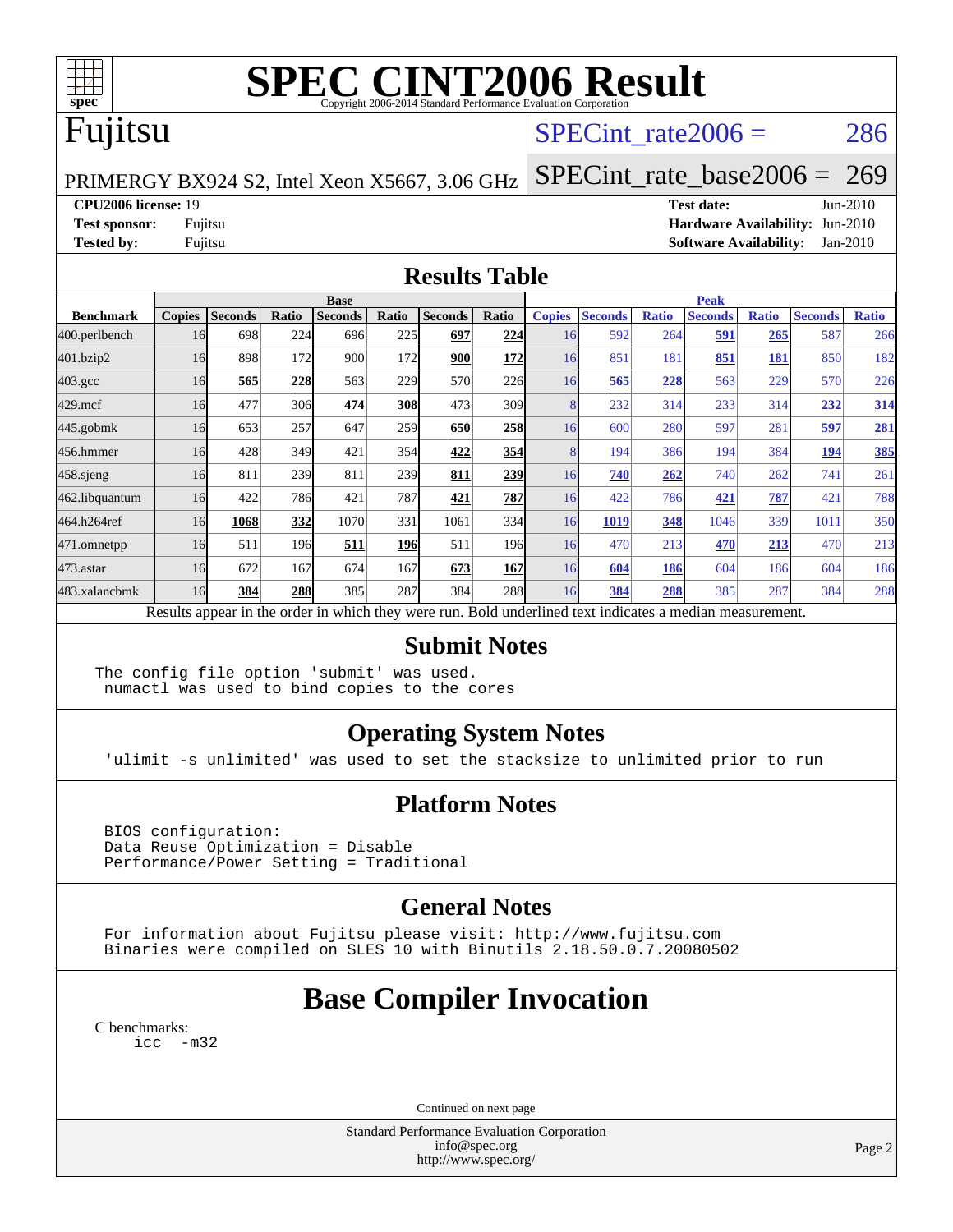| spec®                                                                   |                     |                                                                                                                                                                                   | Copyright 2006-2014 Standard Performance Evaluation Corporation | <b>SPEC CINT2006 Result</b>                                                           |                          |
|-------------------------------------------------------------------------|---------------------|-----------------------------------------------------------------------------------------------------------------------------------------------------------------------------------|-----------------------------------------------------------------|---------------------------------------------------------------------------------------|--------------------------|
| Fujitsu                                                                 |                     |                                                                                                                                                                                   |                                                                 | SPECint rate $2006 =$                                                                 | 286                      |
|                                                                         |                     | PRIMERGY BX924 S2, Intel Xeon X5667, 3.06 GHz                                                                                                                                     |                                                                 | $SPECint_rate\_base2006 =$                                                            | 269                      |
| <b>CPU2006</b> license: 19<br><b>Test sponsor:</b><br><b>Tested by:</b> | Fujitsu<br>Fujitsu  |                                                                                                                                                                                   |                                                                 | <b>Test date:</b><br>Hardware Availability: Jun-2010<br><b>Software Availability:</b> | $Jun-2010$<br>$Jan-2010$ |
| $C_{++}$ benchmarks:                                                    | icpc -m32           |                                                                                                                                                                                   |                                                                 | <b>Base Compiler Invocation (Continued)</b>                                           |                          |
|                                                                         |                     | 400.perlbench: -DSPEC_CPU_LINUX_IA32<br>462.libquantum: -DSPEC_CPU_LINUX<br>483.xalancbmk: -DSPEC_CPU_LINUX                                                                       | <b>Base Portability Flags</b>                                   |                                                                                       |                          |
| C benchmarks:<br>$C++$ benchmarks:                                      |                     | -xSSE4.2 -ipo -03 -no-prec-div -static -opt-prefetch<br>-xSSE4.2 -ipo -03 -no-prec-div -opt-prefetch -Wl,-z, muldefs                                                              | <b>Base Optimization Flags</b>                                  | -L/home/cmplr/usr3/alrahate/cpu2006.1.1.ic11.1/libic11.1-32bit -lsmartheap            |                          |
| C benchmarks:                                                           |                     | 403.gcc: -Dalloca=_alloca                                                                                                                                                         | <b>Base Other Flags</b>                                         |                                                                                       |                          |
| icc                                                                     | $-m32$<br>icpc -m32 | C benchmarks (except as noted below):<br>401.bzip2: icc -m64<br>456.hmmer: icc -m64<br>458.sjeng: icc -m64<br>462.libquantum: icc -m64<br>C++ benchmarks (except as noted below): |                                                                 | <b>Peak Compiler Invocation</b>                                                       |                          |
|                                                                         |                     |                                                                                                                                                                                   |                                                                 |                                                                                       |                          |

473.astar: [icpc -m64](http://www.spec.org/cpu2006/results/res2010q3/cpu2006-20100618-11750.flags.html#user_peakCXXLD473_astar_intel_icpc_64bit_fc66a5337ce925472a5c54ad6a0de310)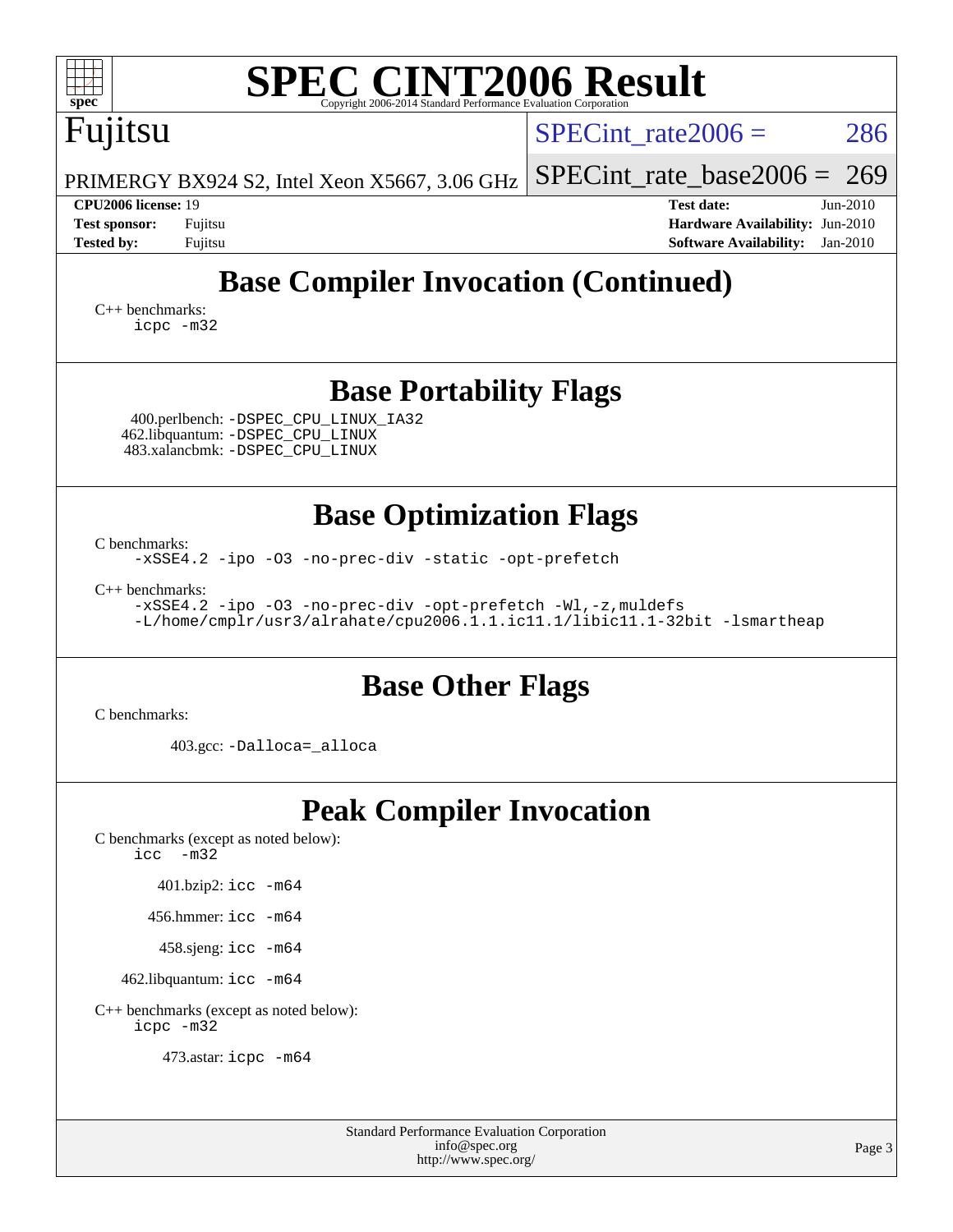

# **[SPEC CINT2006 Result](http://www.spec.org/auto/cpu2006/Docs/result-fields.html#SPECCINT2006Result)**

# Fujitsu

SPECint rate $2006 = 286$ 

[SPECint\\_rate\\_base2006 =](http://www.spec.org/auto/cpu2006/Docs/result-fields.html#SPECintratebase2006) 269

Page 4

PRIMERGY BX924 S2, Intel Xeon X5667, 3.06 GHz

**[CPU2006 license:](http://www.spec.org/auto/cpu2006/Docs/result-fields.html#CPU2006license)** 19 **[Test date:](http://www.spec.org/auto/cpu2006/Docs/result-fields.html#Testdate)** Jun-2010 **[Test sponsor:](http://www.spec.org/auto/cpu2006/Docs/result-fields.html#Testsponsor)** Fujitsu **[Hardware Availability:](http://www.spec.org/auto/cpu2006/Docs/result-fields.html#HardwareAvailability)** Jun-2010 **[Tested by:](http://www.spec.org/auto/cpu2006/Docs/result-fields.html#Testedby)** Fujitsu **[Software Availability:](http://www.spec.org/auto/cpu2006/Docs/result-fields.html#SoftwareAvailability)** Jan-2010

## **[Peak Portability Flags](http://www.spec.org/auto/cpu2006/Docs/result-fields.html#PeakPortabilityFlags)**

 400.perlbench: [-DSPEC\\_CPU\\_LINUX\\_IA32](http://www.spec.org/cpu2006/results/res2010q3/cpu2006-20100618-11750.flags.html#b400.perlbench_peakCPORTABILITY_DSPEC_CPU_LINUX_IA32) 401.bzip2: [-DSPEC\\_CPU\\_LP64](http://www.spec.org/cpu2006/results/res2010q3/cpu2006-20100618-11750.flags.html#suite_peakCPORTABILITY401_bzip2_DSPEC_CPU_LP64) 456.hmmer: [-DSPEC\\_CPU\\_LP64](http://www.spec.org/cpu2006/results/res2010q3/cpu2006-20100618-11750.flags.html#suite_peakCPORTABILITY456_hmmer_DSPEC_CPU_LP64) 458.sjeng: [-DSPEC\\_CPU\\_LP64](http://www.spec.org/cpu2006/results/res2010q3/cpu2006-20100618-11750.flags.html#suite_peakCPORTABILITY458_sjeng_DSPEC_CPU_LP64) 462.libquantum: [-DSPEC\\_CPU\\_LP64](http://www.spec.org/cpu2006/results/res2010q3/cpu2006-20100618-11750.flags.html#suite_peakCPORTABILITY462_libquantum_DSPEC_CPU_LP64) [-DSPEC\\_CPU\\_LINUX](http://www.spec.org/cpu2006/results/res2010q3/cpu2006-20100618-11750.flags.html#b462.libquantum_peakCPORTABILITY_DSPEC_CPU_LINUX) 473.astar: [-DSPEC\\_CPU\\_LP64](http://www.spec.org/cpu2006/results/res2010q3/cpu2006-20100618-11750.flags.html#suite_peakCXXPORTABILITY473_astar_DSPEC_CPU_LP64) 483.xalancbmk: [-DSPEC\\_CPU\\_LINUX](http://www.spec.org/cpu2006/results/res2010q3/cpu2006-20100618-11750.flags.html#b483.xalancbmk_peakCXXPORTABILITY_DSPEC_CPU_LINUX)

## **[Peak Optimization Flags](http://www.spec.org/auto/cpu2006/Docs/result-fields.html#PeakOptimizationFlags)**

[C benchmarks](http://www.spec.org/auto/cpu2006/Docs/result-fields.html#Cbenchmarks):

 400.perlbench: [-xSSE4.2](http://www.spec.org/cpu2006/results/res2010q3/cpu2006-20100618-11750.flags.html#user_peakPASS2_CFLAGSPASS2_LDCFLAGS400_perlbench_f-xSSE42_f91528193cf0b216347adb8b939d4107)(pass 2) [-prof-gen](http://www.spec.org/cpu2006/results/res2010q3/cpu2006-20100618-11750.flags.html#user_peakPASS1_CFLAGSPASS1_LDCFLAGS400_perlbench_prof_gen_e43856698f6ca7b7e442dfd80e94a8fc)(pass 1) [-ipo](http://www.spec.org/cpu2006/results/res2010q3/cpu2006-20100618-11750.flags.html#user_peakPASS2_CFLAGSPASS2_LDCFLAGS400_perlbench_f-ipo)(pass 2) [-O3](http://www.spec.org/cpu2006/results/res2010q3/cpu2006-20100618-11750.flags.html#user_peakPASS2_CFLAGSPASS2_LDCFLAGS400_perlbench_f-O3)(pass 2) [-no-prec-div](http://www.spec.org/cpu2006/results/res2010q3/cpu2006-20100618-11750.flags.html#user_peakPASS2_CFLAGSPASS2_LDCFLAGS400_perlbench_f-no-prec-div)(pass 2) [-static](http://www.spec.org/cpu2006/results/res2010q3/cpu2006-20100618-11750.flags.html#user_peakPASS2_CFLAGSPASS2_LDCFLAGS400_perlbench_f-static)(pass 2) [-prof-use](http://www.spec.org/cpu2006/results/res2010q3/cpu2006-20100618-11750.flags.html#user_peakPASS2_CFLAGSPASS2_LDCFLAGS400_perlbench_prof_use_bccf7792157ff70d64e32fe3e1250b55)(pass 2) [-ansi-alias](http://www.spec.org/cpu2006/results/res2010q3/cpu2006-20100618-11750.flags.html#user_peakCOPTIMIZE400_perlbench_f-ansi-alias) 401.bzip2: [-xSSE4.2](http://www.spec.org/cpu2006/results/res2010q3/cpu2006-20100618-11750.flags.html#user_peakPASS2_CFLAGSPASS2_LDCFLAGS401_bzip2_f-xSSE42_f91528193cf0b216347adb8b939d4107)(pass 2) [-prof-gen](http://www.spec.org/cpu2006/results/res2010q3/cpu2006-20100618-11750.flags.html#user_peakPASS1_CFLAGSPASS1_LDCFLAGS401_bzip2_prof_gen_e43856698f6ca7b7e442dfd80e94a8fc)(pass 1) [-ipo](http://www.spec.org/cpu2006/results/res2010q3/cpu2006-20100618-11750.flags.html#user_peakPASS2_CFLAGSPASS2_LDCFLAGS401_bzip2_f-ipo)(pass 2) [-O3](http://www.spec.org/cpu2006/results/res2010q3/cpu2006-20100618-11750.flags.html#user_peakPASS2_CFLAGSPASS2_LDCFLAGS401_bzip2_f-O3)(pass 2) [-no-prec-div](http://www.spec.org/cpu2006/results/res2010q3/cpu2006-20100618-11750.flags.html#user_peakPASS2_CFLAGSPASS2_LDCFLAGS401_bzip2_f-no-prec-div)(pass 2) [-static](http://www.spec.org/cpu2006/results/res2010q3/cpu2006-20100618-11750.flags.html#user_peakPASS2_CFLAGSPASS2_LDCFLAGS401_bzip2_f-static)(pass 2) [-prof-use](http://www.spec.org/cpu2006/results/res2010q3/cpu2006-20100618-11750.flags.html#user_peakPASS2_CFLAGSPASS2_LDCFLAGS401_bzip2_prof_use_bccf7792157ff70d64e32fe3e1250b55)(pass 2) [-opt-prefetch](http://www.spec.org/cpu2006/results/res2010q3/cpu2006-20100618-11750.flags.html#user_peakCOPTIMIZE401_bzip2_f-opt-prefetch) [-ansi-alias](http://www.spec.org/cpu2006/results/res2010q3/cpu2006-20100618-11750.flags.html#user_peakCOPTIMIZE401_bzip2_f-ansi-alias) [-auto-ilp32](http://www.spec.org/cpu2006/results/res2010q3/cpu2006-20100618-11750.flags.html#user_peakCOPTIMIZE401_bzip2_f-auto-ilp32)  $403.\text{gcc: basepeak}$  = yes 429.mcf: [-xSSE4.2](http://www.spec.org/cpu2006/results/res2010q3/cpu2006-20100618-11750.flags.html#user_peakCOPTIMIZE429_mcf_f-xSSE42_f91528193cf0b216347adb8b939d4107) [-ipo](http://www.spec.org/cpu2006/results/res2010q3/cpu2006-20100618-11750.flags.html#user_peakCOPTIMIZE429_mcf_f-ipo) [-O3](http://www.spec.org/cpu2006/results/res2010q3/cpu2006-20100618-11750.flags.html#user_peakCOPTIMIZE429_mcf_f-O3) [-no-prec-div](http://www.spec.org/cpu2006/results/res2010q3/cpu2006-20100618-11750.flags.html#user_peakCOPTIMIZE429_mcf_f-no-prec-div) [-static](http://www.spec.org/cpu2006/results/res2010q3/cpu2006-20100618-11750.flags.html#user_peakCOPTIMIZE429_mcf_f-static) [-opt-prefetch](http://www.spec.org/cpu2006/results/res2010q3/cpu2006-20100618-11750.flags.html#user_peakCOPTIMIZE429_mcf_f-opt-prefetch) 445.gobmk: [-xSSE4.2](http://www.spec.org/cpu2006/results/res2010q3/cpu2006-20100618-11750.flags.html#user_peakPASS2_CFLAGSPASS2_LDCFLAGS445_gobmk_f-xSSE42_f91528193cf0b216347adb8b939d4107)(pass 2) [-prof-gen](http://www.spec.org/cpu2006/results/res2010q3/cpu2006-20100618-11750.flags.html#user_peakPASS1_CFLAGSPASS1_LDCFLAGS445_gobmk_prof_gen_e43856698f6ca7b7e442dfd80e94a8fc)(pass 1) [-prof-use](http://www.spec.org/cpu2006/results/res2010q3/cpu2006-20100618-11750.flags.html#user_peakPASS2_CFLAGSPASS2_LDCFLAGS445_gobmk_prof_use_bccf7792157ff70d64e32fe3e1250b55)(pass 2) [-O2](http://www.spec.org/cpu2006/results/res2010q3/cpu2006-20100618-11750.flags.html#user_peakCOPTIMIZE445_gobmk_f-O2) [-ipo](http://www.spec.org/cpu2006/results/res2010q3/cpu2006-20100618-11750.flags.html#user_peakCOPTIMIZE445_gobmk_f-ipo) [-no-prec-div](http://www.spec.org/cpu2006/results/res2010q3/cpu2006-20100618-11750.flags.html#user_peakCOPTIMIZE445_gobmk_f-no-prec-div) [-ansi-alias](http://www.spec.org/cpu2006/results/res2010q3/cpu2006-20100618-11750.flags.html#user_peakCOPTIMIZE445_gobmk_f-ansi-alias) 456.hmmer: [-xSSE4.2](http://www.spec.org/cpu2006/results/res2010q3/cpu2006-20100618-11750.flags.html#user_peakCOPTIMIZE456_hmmer_f-xSSE42_f91528193cf0b216347adb8b939d4107) [-ipo](http://www.spec.org/cpu2006/results/res2010q3/cpu2006-20100618-11750.flags.html#user_peakCOPTIMIZE456_hmmer_f-ipo) [-O3](http://www.spec.org/cpu2006/results/res2010q3/cpu2006-20100618-11750.flags.html#user_peakCOPTIMIZE456_hmmer_f-O3) [-no-prec-div](http://www.spec.org/cpu2006/results/res2010q3/cpu2006-20100618-11750.flags.html#user_peakCOPTIMIZE456_hmmer_f-no-prec-div) [-static](http://www.spec.org/cpu2006/results/res2010q3/cpu2006-20100618-11750.flags.html#user_peakCOPTIMIZE456_hmmer_f-static) [-unroll2](http://www.spec.org/cpu2006/results/res2010q3/cpu2006-20100618-11750.flags.html#user_peakCOPTIMIZE456_hmmer_f-unroll_784dae83bebfb236979b41d2422d7ec2) [-ansi-alias](http://www.spec.org/cpu2006/results/res2010q3/cpu2006-20100618-11750.flags.html#user_peakCOPTIMIZE456_hmmer_f-ansi-alias) [-auto-ilp32](http://www.spec.org/cpu2006/results/res2010q3/cpu2006-20100618-11750.flags.html#user_peakCOPTIMIZE456_hmmer_f-auto-ilp32)  $458 \text{.}$  sjeng:  $-xSSE4$ .  $2(\text{pass 2})$  -prof-qen(pass 1) [-ipo](http://www.spec.org/cpu2006/results/res2010q3/cpu2006-20100618-11750.flags.html#user_peakPASS2_CFLAGSPASS2_LDCFLAGS458_sjeng_f-ipo)(pass 2) [-O3](http://www.spec.org/cpu2006/results/res2010q3/cpu2006-20100618-11750.flags.html#user_peakPASS2_CFLAGSPASS2_LDCFLAGS458_sjeng_f-O3)(pass 2) [-no-prec-div](http://www.spec.org/cpu2006/results/res2010q3/cpu2006-20100618-11750.flags.html#user_peakPASS2_CFLAGSPASS2_LDCFLAGS458_sjeng_f-no-prec-div)(pass 2) [-static](http://www.spec.org/cpu2006/results/res2010q3/cpu2006-20100618-11750.flags.html#user_peakPASS2_CFLAGSPASS2_LDCFLAGS458_sjeng_f-static)(pass 2) [-prof-use](http://www.spec.org/cpu2006/results/res2010q3/cpu2006-20100618-11750.flags.html#user_peakPASS2_CFLAGSPASS2_LDCFLAGS458_sjeng_prof_use_bccf7792157ff70d64e32fe3e1250b55)(pass 2) [-unroll4](http://www.spec.org/cpu2006/results/res2010q3/cpu2006-20100618-11750.flags.html#user_peakCOPTIMIZE458_sjeng_f-unroll_4e5e4ed65b7fd20bdcd365bec371b81f) [-auto-ilp32](http://www.spec.org/cpu2006/results/res2010q3/cpu2006-20100618-11750.flags.html#user_peakCOPTIMIZE458_sjeng_f-auto-ilp32) 462.libquantum: [-xSSE4.2](http://www.spec.org/cpu2006/results/res2010q3/cpu2006-20100618-11750.flags.html#user_peakCOPTIMIZE462_libquantum_f-xSSE42_f91528193cf0b216347adb8b939d4107) [-ipo](http://www.spec.org/cpu2006/results/res2010q3/cpu2006-20100618-11750.flags.html#user_peakCOPTIMIZE462_libquantum_f-ipo) [-O3](http://www.spec.org/cpu2006/results/res2010q3/cpu2006-20100618-11750.flags.html#user_peakCOPTIMIZE462_libquantum_f-O3) [-no-prec-div](http://www.spec.org/cpu2006/results/res2010q3/cpu2006-20100618-11750.flags.html#user_peakCOPTIMIZE462_libquantum_f-no-prec-div) [-static](http://www.spec.org/cpu2006/results/res2010q3/cpu2006-20100618-11750.flags.html#user_peakCOPTIMIZE462_libquantum_f-static) [-auto-ilp32](http://www.spec.org/cpu2006/results/res2010q3/cpu2006-20100618-11750.flags.html#user_peakCOPTIMIZE462_libquantum_f-auto-ilp32) [-opt-prefetch](http://www.spec.org/cpu2006/results/res2010q3/cpu2006-20100618-11750.flags.html#user_peakCOPTIMIZE462_libquantum_f-opt-prefetch) 464.h264ref: [-xSSE4.2](http://www.spec.org/cpu2006/results/res2010q3/cpu2006-20100618-11750.flags.html#user_peakPASS2_CFLAGSPASS2_LDCFLAGS464_h264ref_f-xSSE42_f91528193cf0b216347adb8b939d4107)(pass 2) [-prof-gen](http://www.spec.org/cpu2006/results/res2010q3/cpu2006-20100618-11750.flags.html#user_peakPASS1_CFLAGSPASS1_LDCFLAGS464_h264ref_prof_gen_e43856698f6ca7b7e442dfd80e94a8fc)(pass 1) [-ipo](http://www.spec.org/cpu2006/results/res2010q3/cpu2006-20100618-11750.flags.html#user_peakPASS2_CFLAGSPASS2_LDCFLAGS464_h264ref_f-ipo)(pass 2) [-O3](http://www.spec.org/cpu2006/results/res2010q3/cpu2006-20100618-11750.flags.html#user_peakPASS2_CFLAGSPASS2_LDCFLAGS464_h264ref_f-O3)(pass 2) [-no-prec-div](http://www.spec.org/cpu2006/results/res2010q3/cpu2006-20100618-11750.flags.html#user_peakPASS2_CFLAGSPASS2_LDCFLAGS464_h264ref_f-no-prec-div)(pass 2) [-static](http://www.spec.org/cpu2006/results/res2010q3/cpu2006-20100618-11750.flags.html#user_peakPASS2_CFLAGSPASS2_LDCFLAGS464_h264ref_f-static)(pass 2) [-prof-use](http://www.spec.org/cpu2006/results/res2010q3/cpu2006-20100618-11750.flags.html#user_peakPASS2_CFLAGSPASS2_LDCFLAGS464_h264ref_prof_use_bccf7792157ff70d64e32fe3e1250b55)(pass 2) [-unroll2](http://www.spec.org/cpu2006/results/res2010q3/cpu2006-20100618-11750.flags.html#user_peakCOPTIMIZE464_h264ref_f-unroll_784dae83bebfb236979b41d2422d7ec2) [-ansi-alias](http://www.spec.org/cpu2006/results/res2010q3/cpu2006-20100618-11750.flags.html#user_peakCOPTIMIZE464_h264ref_f-ansi-alias) [C++ benchmarks:](http://www.spec.org/auto/cpu2006/Docs/result-fields.html#CXXbenchmarks) 471.omnetpp: [-xSSE4.2](http://www.spec.org/cpu2006/results/res2010q3/cpu2006-20100618-11750.flags.html#user_peakPASS2_CXXFLAGSPASS2_LDCXXFLAGS471_omnetpp_f-xSSE42_f91528193cf0b216347adb8b939d4107)(pass 2) [-prof-gen](http://www.spec.org/cpu2006/results/res2010q3/cpu2006-20100618-11750.flags.html#user_peakPASS1_CXXFLAGSPASS1_LDCXXFLAGS471_omnetpp_prof_gen_e43856698f6ca7b7e442dfd80e94a8fc)(pass 1) [-ipo](http://www.spec.org/cpu2006/results/res2010q3/cpu2006-20100618-11750.flags.html#user_peakPASS2_CXXFLAGSPASS2_LDCXXFLAGS471_omnetpp_f-ipo)(pass 2) [-O3](http://www.spec.org/cpu2006/results/res2010q3/cpu2006-20100618-11750.flags.html#user_peakPASS2_CXXFLAGSPASS2_LDCXXFLAGS471_omnetpp_f-O3)(pass 2) [-no-prec-div](http://www.spec.org/cpu2006/results/res2010q3/cpu2006-20100618-11750.flags.html#user_peakPASS2_CXXFLAGSPASS2_LDCXXFLAGS471_omnetpp_f-no-prec-div)(pass 2) [-prof-use](http://www.spec.org/cpu2006/results/res2010q3/cpu2006-20100618-11750.flags.html#user_peakPASS2_CXXFLAGSPASS2_LDCXXFLAGS471_omnetpp_prof_use_bccf7792157ff70d64e32fe3e1250b55)(pass 2) [-ansi-alias](http://www.spec.org/cpu2006/results/res2010q3/cpu2006-20100618-11750.flags.html#user_peakCXXOPTIMIZE471_omnetpp_f-ansi-alias) [-opt-ra-region-strategy=block](http://www.spec.org/cpu2006/results/res2010q3/cpu2006-20100618-11750.flags.html#user_peakCXXOPTIMIZE471_omnetpp_f-opt-ra-region-strategy-block_a0a37c372d03933b2a18d4af463c1f69) [-Wl,-z,muldefs](http://www.spec.org/cpu2006/results/res2010q3/cpu2006-20100618-11750.flags.html#user_peakEXTRA_LDFLAGS471_omnetpp_link_force_multiple1_74079c344b956b9658436fd1b6dd3a8a) [-L/home/cmplr/usr3/alrahate/cpu2006.1.1.ic11.1/libic11.1-32bit -lsmartheap](http://www.spec.org/cpu2006/results/res2010q3/cpu2006-20100618-11750.flags.html#user_peakEXTRA_LIBS471_omnetpp_SmartHeap_d86dffe4a79b79ef8890d5cce17030c3) Continued on next page

Standard Performance Evaluation Corporation [info@spec.org](mailto:info@spec.org) <http://www.spec.org/>